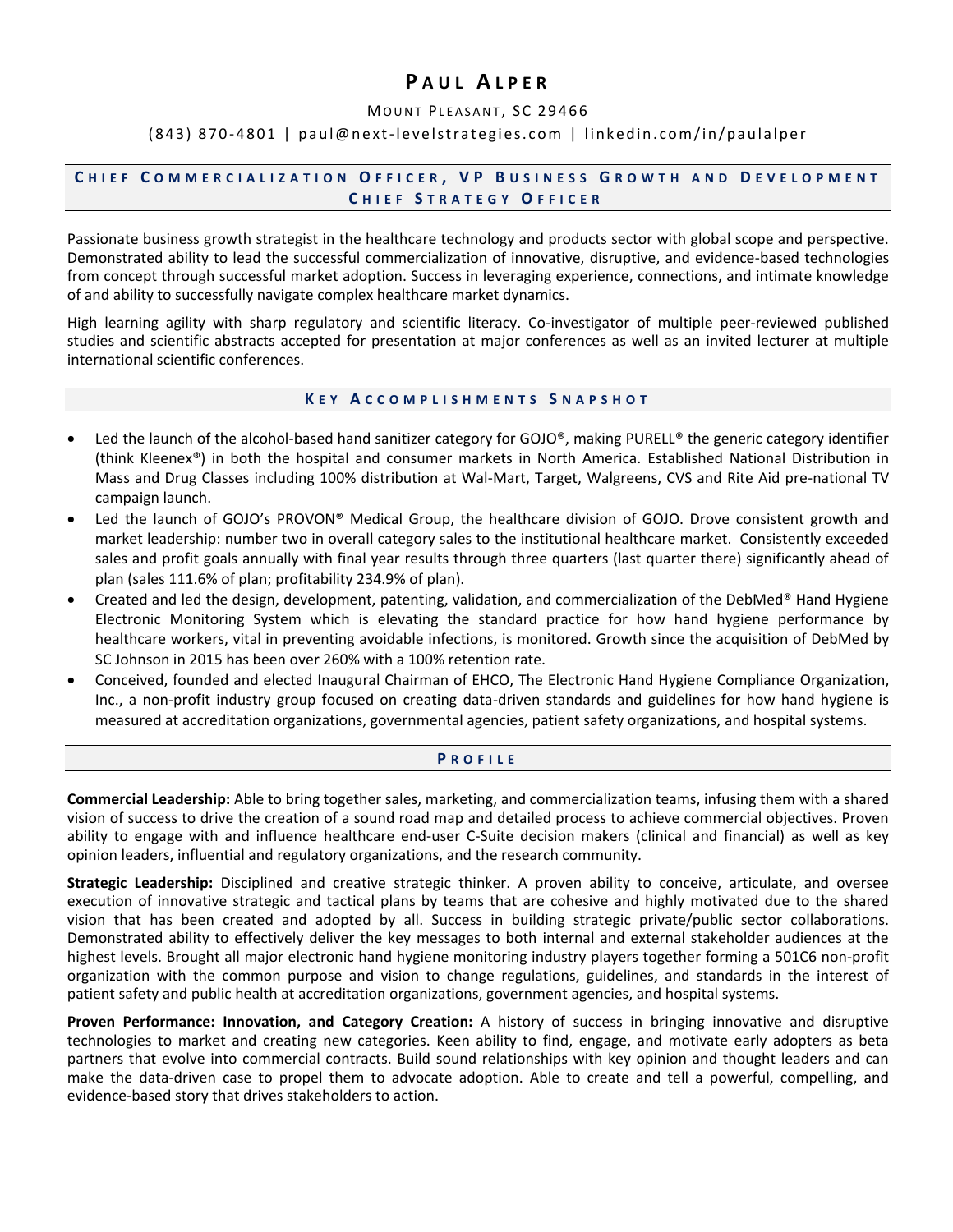#### **P R O F E S S I O N A L E X P E R I E N C E**

#### DEBMED® USA, LLC, Charlotte, NC 2008 – June 2018

*The healthcare division of The Deb Group, part of by SC Johnson Professional (SCJ) since March 2015.*

#### **Vice President Patient Safety Strategy, VP Business Development**

- Conceived, created, and led the design, development, patenting, validation, and commercialization of the DebMed® Hand Hygiene Electronic Monitoring System. This world's first evidence-based technology is elevating the standard practice for how hand hygiene performance by healthcare workers, vital in preventing avoidable infections, is measured. Grew acute care beds monitored and subscription revenue by over 260% with a 100% client renewal rate since the acquisition of DebMed by SC Johnson in 2015.
- Conceived and founded The Electronic Hand Hygiene Compliance Organization, Inc. (EHCO), a non-profit industry group focused on creating data driven standards and guidelines for how hand hygiene is measured. EHCO's purpose is to drive change at accreditation organizations such as The Joint Commission (TJC), governmental agencies such as the Centers for Disease Control (CDC) and Center for Medicare and Medicaid Services/Centers for Medicare and Medicaid Innovation (CMS/CMMI), along with the CMMI Partnership for Patients, patient safety organizations such as the Patient Safety Movement Foundation (PSMF) and The Leapfrog Group, and hospital systems. Unanimously elected inaugural Chairman by member organizations.
- Awarded US Patent 8,427,323, Alper et al., issued April 2013.
- Developed a beta site relationship with the Greenville, SC, Healthcare System in 2009 that led to a full-scale deployment of the technology in 2013 in all GHS facilities with over 1300 beds. Multi-year commercial contract for the technology signed effective January, 2018 upon expiration of the beta site agreement.
- Provided strategic direction and oversight of the Greenville research team that led to multiple peer-reviewed and scientific conference-accepted papers validating the technology's accuracy and reliability along with its clinical and financial efficacy (also a world's first achievement). Key publications in the American Journal of Infection Control (AJIC) in 2011, 2014, 2015, and 2016 established leadership in published evidence supporting commercial adoption of electronic monitoring.
- Drove North American Business Development including personal selling of all early adopter commercial accounts.
- Recruited sales and marketing leadership once category concept was proven and first commercial accounts were signed.
- Developed thought leadership and influential organization engagement to drive advocacy of the emerging category of electronic monitoring of hand hygiene compliance.
- Invited speaker and lecturer at scientific conferences such as the Population Health Colloquium, The Patient Safety Movement Foundation Annual Science and Technology Summit, The International Consortium on Prevention and Infection Control (ICPIC), The Infection Prevention Society (IPS) of the UK, and many Association of Professionals in Infection Control and Epidemiology (APIC) Chapters and Annual Statewide Meetings.
- Led the effort to be selected as the exclusive and paid technology supplier for a multi-site study at five acute care Ontario, CA based hospitals designed to fuel the change in the standard for the Province of Ontario for how hand hygiene compliance is measured and publicly reported from human direct observation to electronic monitoring.
- Teamed with Operations and Senior Leadership to drive the development of a commercial, royalty-based, relationship with Maruishi Pharmaceutical resulting in its licensing Deb Foam Technology and registering an alcohol foam sanitizer for the Japanese Market in the drug category.

#### ALPER ASSOCIATES, INC., Charlestown, RI 1997 – 2008

*Business development and growth consulting practice.*

#### **CEO**

Founded and led Alper Associates, a results-driven, strategically focused consulting practice winning assignments with major healthcare companies such as Kimberly-Clarke Corporation, Smith and Nephew, Abbot Labs, McKesson Corporation and Sage Products as well as early stage start-ups and entrepreneurial ventures.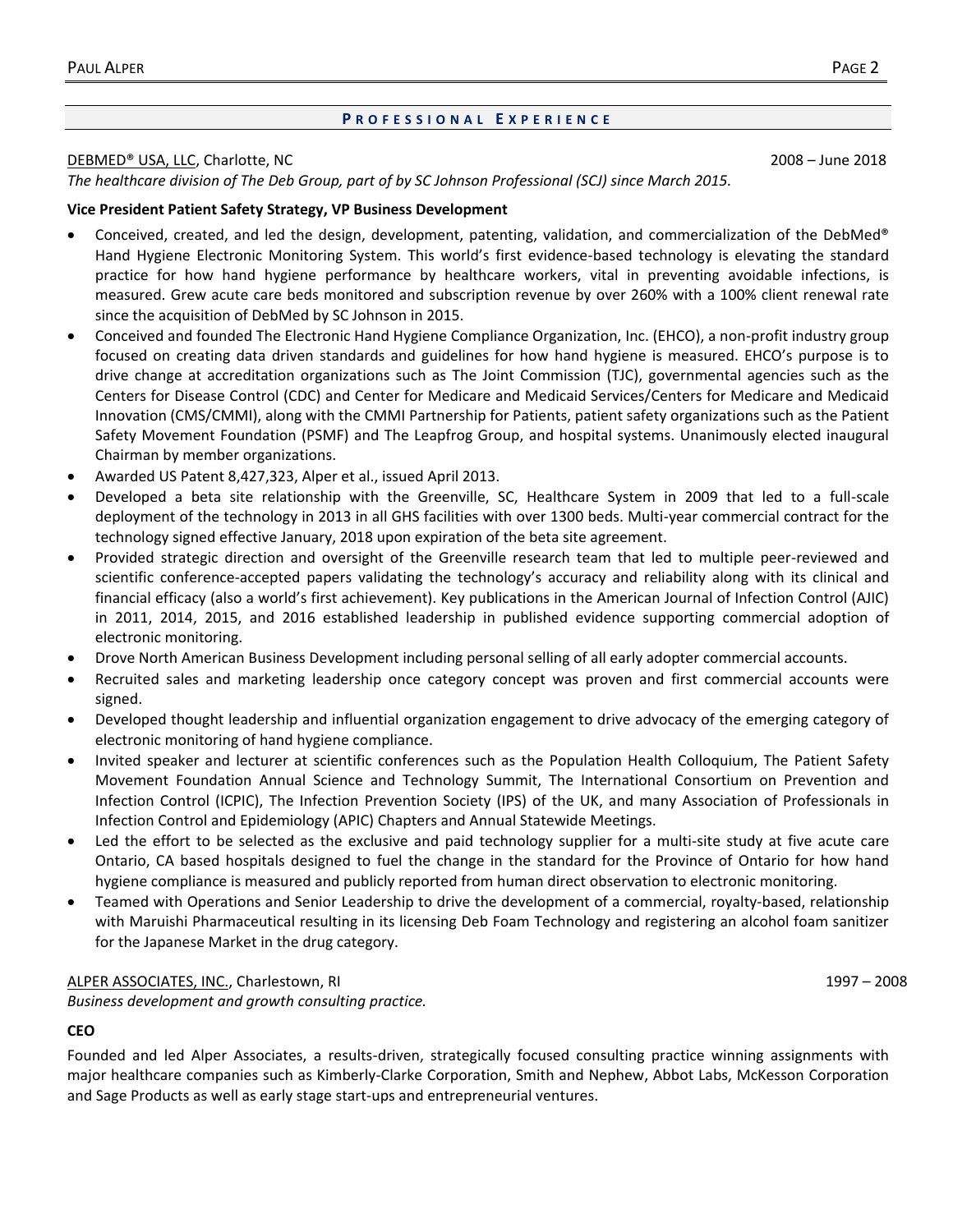# GOJO INDUSTRIES, INC., Akron, OH 1988 – 1997

*Responsible for creating and managing institutional skin care portfolio (PROVON® and PURELL Brands) along with the retail launch of PURELL® hand sanitizer. PURELL was the first instant hand sanitizer available to consumers nationwide through traditional retail channels.*

# **Vice President and General Manager, PURELL® Consumer Products Division** (1995 – 1997)

- Led all aspects of division startup with the primary goal being the successful launch of PURELL Instant Hand Sanitizer to the US and Canadian consumer markets. Created strategic and financial plans, led sales and marketing, created and led cross functional teams with R&D, operations, finance and administration and planned as well as executed an integrated national media and public relations launch.
- Established National Distribution in Mass and Drug Classes of Trade pre-media launch (including 100% distribution at Wal-Mart, Target, Walgreens, Revco, CVS, Thrifty Payless, and Rite Aid). Received 1997 REX Award for Personal Care Antimicrobial Products, September 1997 (Winners are selected by the Chain Drug Industry).

# **Vice President and General Manager, PROVON Medical Group** (1988 – 1997)

*PROVON is a comprehensive portfolio of hand washing and skin care products for caregivers and their patients for use in institutional and home care settings.*

- Led the division to consistent growth and market leadership. GOJO was number two in overall category sales to the institutional health care market and number one in the Long-Term Care (nursing home) Market. Consistently exceeded sales and profit goals annually with 1997 results through three quarters (last quarter there) significantly ahead of plan (sales 111.6% of plan; profitability 234.9% of plan).
- Achieved sole source supply agreements with major US health care chains including Beverly Enterprises, Health Care and Retirement Corporation (HCR), Manor Health Care and Tenet Health Care.
- Established strategic distribution partnerships with Red Line Health Care and General Medical Corporation (both since acquired by McKesson Corporation), Gulf South, and others. Division received multiple vendor and trade awards including Vendor of the Year for Red Line Health Care four times.

# **E D U C A T I O N A N D P R O F E S S I O N A L E X P E R I E N C E**

**Master of Business Administration Coursework**, Healthcare Management, BOSTON UNIVERSITY, Boston, MA

**Patient Safety Course Graduate**, INSTITUTE FOR HEALTHCARE IMPROVEMENT (IHI), Cambridge, MA

**Bachelor of Arts**, Biology, *Cum Laude*, **BOSTON UNIVERSITY**, Boston, MA

# **O T H E R C R E D E N T I A L S**

**Chair**, Patient Safety Movement Foundation Hand Hygiene Actionable Patient Safety Solution (APSS) Workgroup

**Founder and Inaugural Chairman**, The Electronic Hand Hygiene Compliance Organization, Inc. (EHCO)

**Member**, Association of Professionals in Infection Control and Epidemiology (APIC)

**Member**, Patient Safety Movement Foundation Culture of Safety APSS Workgroup

**Founding Member**, Private Organizations for Patient Safety (POPS), along with Professor Didier Pittet of the Hospital of the University of Geneva (HUG) and the WHO

# **S E L E C T E D S T U D I E S , P A P E R S A N D S P E A K I N G E N G A G E M E N T S**

# *Select Publications:*

- Hines, JD, **Alper, Paul**. "Letter to the editor regarding 'Foam soap is not as effective as liquid soap in eliminating hand microbial flora'." *American Journal of Infection Control,* (Dec, 2017).
- **Alper, Paul**. "To Do No Harm, Rethink How to Measure Hands Hygiene." *Patient Safety & Quality Healthcare* (2016).